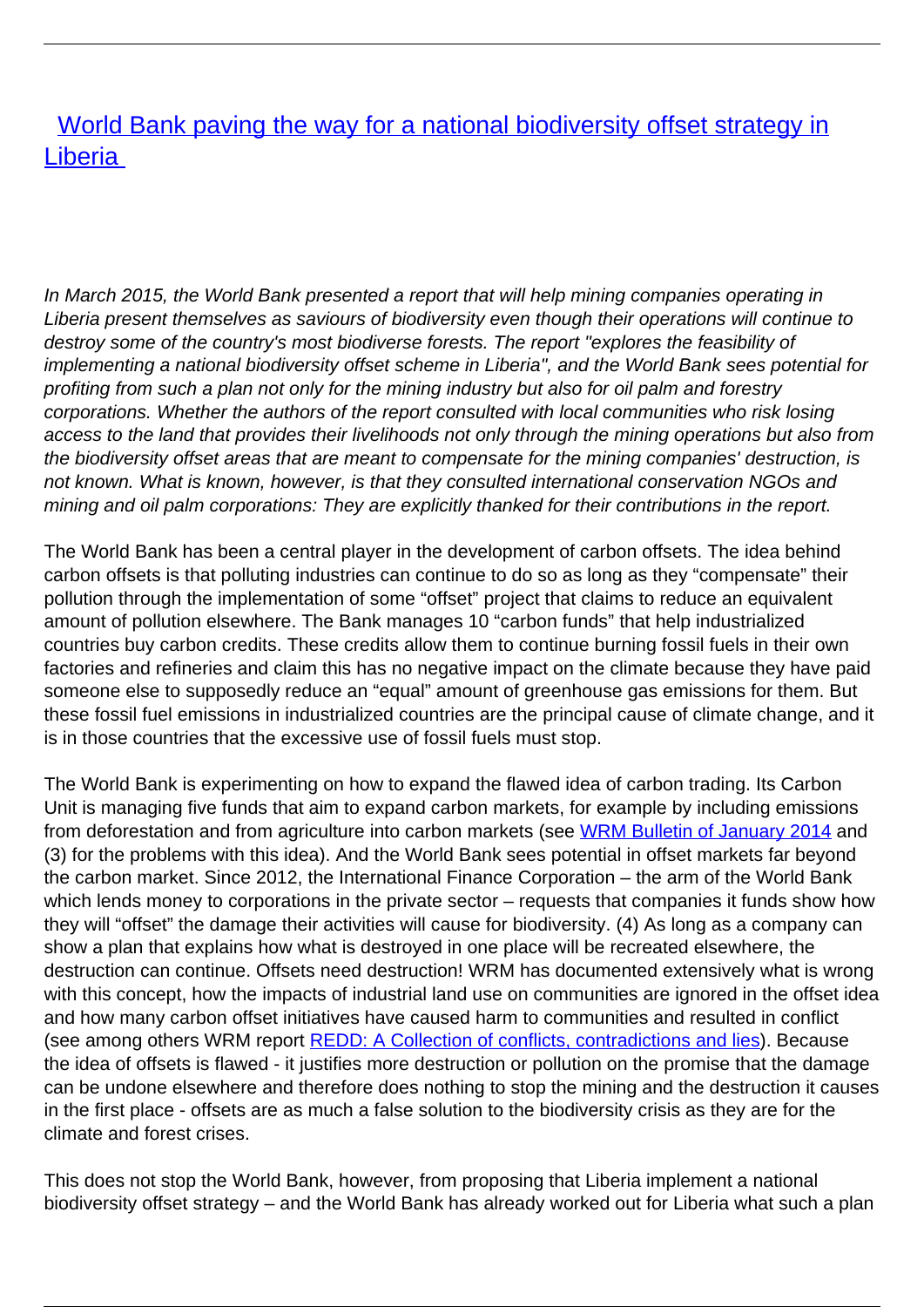should look like. In March 2015, the Bank presented "A National Biodiversity Offset Scheme: A Road Map for Liberia's Mining Sector", a report "which explores the feasibility of implementing a national biodiversity offset scheme in Liberia to help minimize adverse impacts on biodiversity and ecosystem services resulting from mining." The two consultants who had written the report summarised their proposal during an online seminar on 27 March 2015, hosted by BBOP. (1) BBOP stands for 'Business and Biodiversity Offsets Programme'. (2)

The report looks at different ways in which money from the mining sector can be used to fund "protected areas" in Liberia. What the report does not mention is that the mining concessions are located in the most biodiverse region of Liberia and will destroy not only forests rich in biodiversity but also the livelihoods of the communities who depend on those forests and the biodiversity they contain. Instead, the report describes biodiversity offsets as "an opportunity for the private sector to contribute to an underfunded protected areas network" – possibly leading to communities losing access to land they rely on for their sustenance not just to the mining but also to the biodiversity offset that is meant to compensate the destruction from the mining.

There is little information in the report about how local communities were consulted in the preparation of the World Bank proposal for a national biodiversity strategy for Liberia. By contrast, the report's authors thank among others individuals from international conservation NGOs Flora Fauna International and Conservation International, the International Council on Mining and Metals, mining corporations ArcelorMittal Liberia, BHP Billiton, Vedanta, Putu Iron Ore Mining, oil corporation Exxon Mobil, and oil palm corporation Golden Veroleum Liberia for their contribution. One of the authors also proudly commented during the online seminar that during the report's launch at a meeting in the Liberian capital Monrovia the day before the online seminar, they "had every single mining company operating in Liberia present at the workshop, as well as the minister." She further explained that "a couple of mining companies in Liberia […] would like to offset inside protected areas," and that this had contributed to the idea of developing the proposal for a national biodiversity offset plan for Liberia. The discussion that followed the online presentation of the report also revealed the World Bank's intention to explore how other industries that rely on destruction of biodiversity to carry out their business could be included in the national biodiversity offset plan.

Asked about the possibilities for other sectors, one of the report authors commented that "the oil palm sector would be an obvious one." Oil palm companies, Sime Darby and Equatorial Palm Oil PLC (EPO) in particular (see action alert [Support the Jogbahn Clan in Liberia: Tell Equatorial Palm Oil NO](http://wrm.us9.list-manage.com/track/click?u=f91b651f7fecdf835b57dc11d&id=7e148c18b2&e=0a9bf43b39) [means NO!](http://wrm.us9.list-manage.com/track/click?u=f91b651f7fecdf835b57dc11d&id=7e148c18b2&e=0a9bf43b39) and [WRM Bulletin of April 2014](http://wrm.us9.list-manage.com/track/click?u=f91b651f7fecdf835b57dc11d&id=335227630b&e=0a9bf43b39)), have faced severe opposition from communities in Liberia and caused significant conflict with their plans to expand oil palm plantations onto land that communities rely on. Without any reference to this history of conflict, one of report's authors considers the "high-conservation value forest" areas that an oil palm company like Sime Darby might set aside to comply with the RSPO standard as possible biodiversity offset sites. (5) By dedicating such "high-conservation value forests" as biodiversity offset, the oil palm company that spares this piece of forest from destruction for oil palm plantations can still generate a profit from the land by selling the biodiversity as an offset to a mining company!

## Jutta Kill, jutta@wrm.org.uv

International Secretariat of the World Rainforest Movement (WRM)

- 1. [http://bbop.forest-trends.org/documents/files/liberia\\_webinar.pdf](http://wrm.us9.list-manage2.com/track/click?u=f91b651f7fecdf835b57dc11d&id=f266f09099&e=0a9bf43b39)
- 2. The BBOP initiative was set up by Forest Trends, an organisation promoting markets in 'ecosystem services'. BBOP members include companies, financial institutions, government agencies and conservation NGOs. Their aim is "testing and developing best practice on